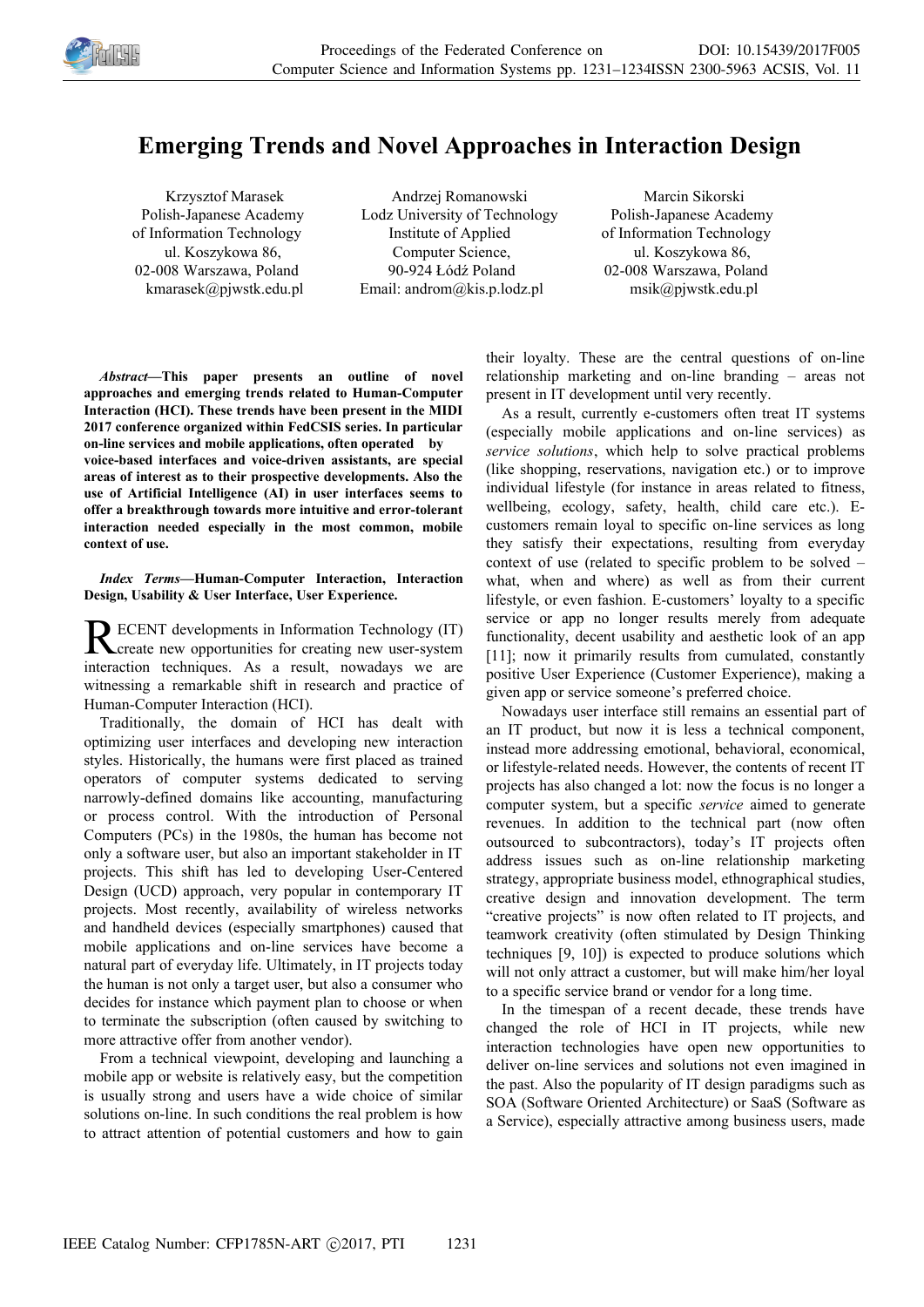IT applications generally perceived *as services*, while ease of use and positive User Experience remain critical requirements enabling their practical use.

As a result of these developments, regarding the current role of interaction design in IT projects we are now facing some novel research problems, for instance:

- developing new methods for providing not only high usability of interactive systems, but also valuable User/Customer Experience over a long time;
- delivering consistency among mobile websites and mobile applications, because users often use several handheld devices to access their favorite on-line services;
- developing effective methods for designing interfaces for small screens, because mobile context of use becomes prevalent for users in everyday life and in business activity;
- rapid development of low-cost Augmented- and Virtual Reality (AR/VR) interfaces soon will change the way how users will be interacting with reality-based objects;
- balancing rapid prototyping techniques, widely used in agile design, with standardization and patterns which enabled easy operation of multiple devices because users were able to utilize previously acquired knowledge and skills;
- fast proliferation of social interfaces, often used in mobile context, changing what used to be Human-Computer-Interaction (HCI) more towards computermediated Human-Human Interaction (HHI), with all its benefits but also with quickly emerging serious risks;
- building safety, security and trust, as preconditions of positive User Experience, how they should be developed in design of an IT product/service and how they should be communicated to users/consumers.

These issues – and many others – have been in the focus of MIDI (Multimedia, Interaction, Design and Innovation) Conferences, organized since 2013. Last year's MIDI [2] held for the first time within the FedCSIS series also highlights a number of topics related to a main stream as well as to niche research agendas as follows. User experience issues, accessibility and user interface design were presented by [12][13][14][16][17][18][20][21][23][24] yet different papers put those issues in different context of programming, game design, crowdsourcing or visually impaired people just to name a few. On the other hand some other paper stated questions about affective design, applications fro supporting the ongoing therapy or pervasive robot assistants [15][19][22][25].

The MIDI 2017 Conference aims to cover at least some of issues shaping current trends in designing interactions between users/customers and interactive content or services. As usually, also papers included in this MIDI 2017 volume are expected to spark stimulating discussions on the crossroads of multimedia, interaction, design and innovation - as the conference name tells.

Submissions collected in this volume have been divided into following sections, roughly covering:

- Education Systems interaction design for educational applications [26][27];
- General HCI various interaction design aspects, from technical to aesthetic ones [28][29][30][31][32] [33][34];
- Graphics/Speech including multimodal user interfaces, present in everyday use, gaming, entertainment or teamwork applications [35][37].

Among latest trends and developments listed above, especially distinct is the advent of digital voice-driven assistants, especially in home and mobile environments. They allow for natural, spoken communication between the user and a computer system, thus providing much more natural interaction style than user interfaces that had been used so far.

As mentioned by many recent references (eg. [3], [4], [5]) one of the latest HCI challenges is the application of Artificial Intelligence (AI), especially voice driven assistants. There are a lot of new advancements here – ranging from enabling technologies up to entire ecosystems of applications. In July 2017 Amazon's Alexa passes 15000 skills (applications defining dialog domains) growing rapidly in one year and its competitors like Google Home or Siri are not far behind. Smart home assistants may control home appliances and are useful in everyday duties. However, preparation of voice interface isn't simple, even with supporting tools [6] and mixed-initiative dialog needs a lot of preparatory work and good knowledge of voice dialog rules. Here HCI specialist may help easing the task of dialog preparation.

We may expect, that definitions and models created for voice interaction with assistants like Alexa or Siri will influence the shape of interaction in a future. Standards for how we interact with voice assistants will emerge in the same way as it happened with web browsing and common icons, forms, and gesture styles used across the app market [7].

Nowadays yet another challenge emerges: as shown also at MIDI conference there are clear trends in computer vision and AI: image classification, scene and object recognition, game play learning, image and video question answering. Visual Dialog is a novel task that requires an AI agent to hold a meaningful dialog with humans in natural language about visual content. Specifically, given an image, a dialog history, and a follow-up question the agent has to answer the question in natural language [8]. This opened new potential applications to support visually impaired users and social human-computer interactions. However, how shape such a dialog is still unclear, but first attempts are already underway.

In comparison to previous editions of MIDI [1, 2] this year, in addition to voice interfaces and speech synthesis, some novel topics have been reflected in submitted contributions, to name a few:

 deep learning for style search engine, which combines state-of-the-art visual object recognition and text queries to find furniture in suitable style and aesthetics,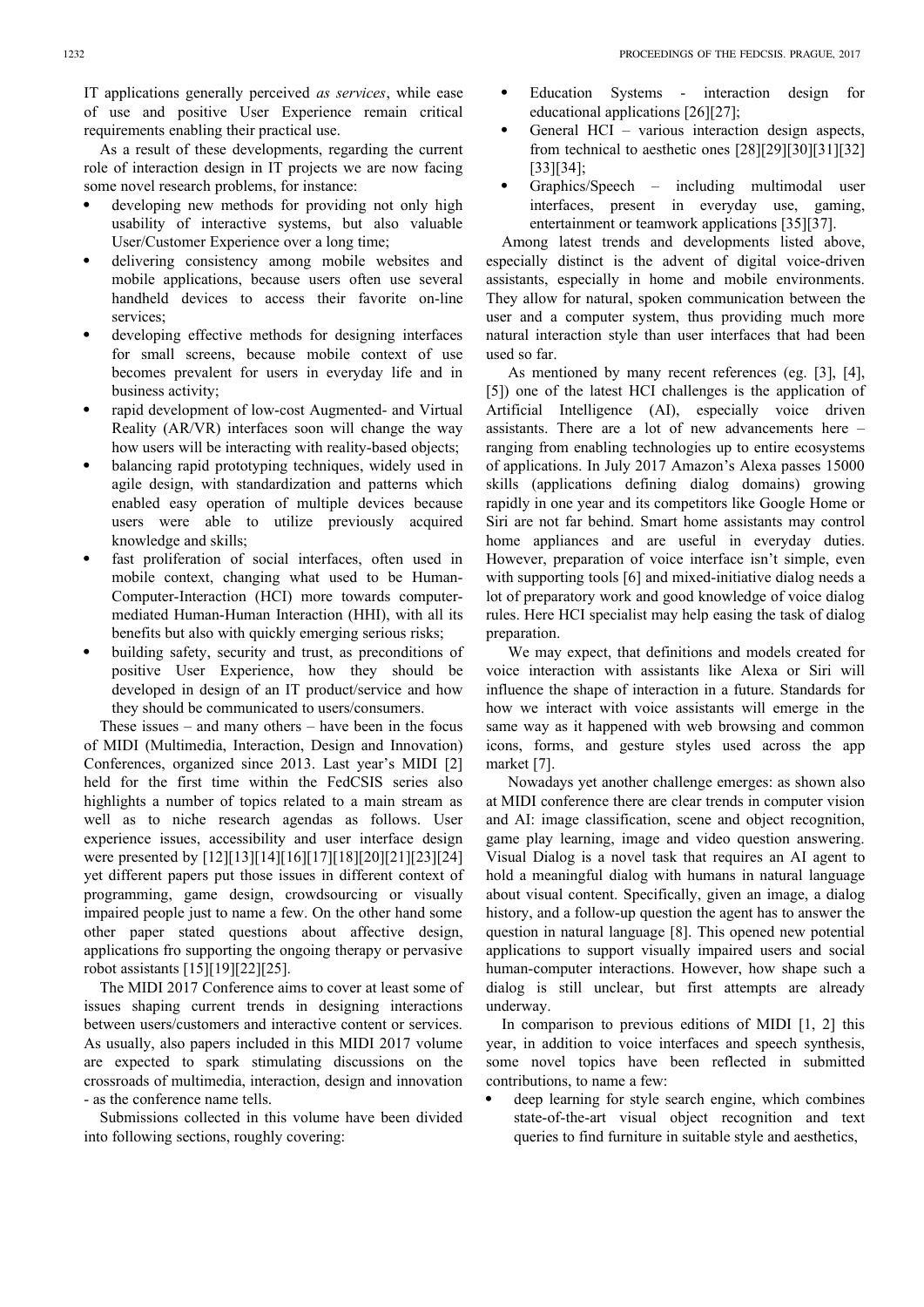- rapid VR, graphics, pose and location estimation, which allows for realistic cloth simulation on mobile devices, precise head pose estimation, use of VR in fire safety education, multimodal multi-device ecologies exploration;
- digital heritage, thanatosensitivity, for interaction with digital memorials.

A wide spectrum of other papers presented at the conference indicates how vital is the extended understanding of HCI for the modern IT. MIDI proceedings also address the timely challenges produced by the emergence of mobile computing as the most common interaction paradigm. In many papers interaction design is now considered as an important factor facilitating users' attitude to the interactive product, and shaping its attractiveness. This extended perspective opens an interesting research agenda, for reaching beyond traditional understanding of humancomputer interaction, and also for treating interactive systems not only as engineering solutions, but also as services aimed to solve a specific user's problem. We believe that contributions in this area are particularly relevant as making sure that the abundance of data generated by computational artifacts around us used effectively is bound to be crucial in deterring how our lives will look in the near future.

We hope that these proceedings present a good record of the MIDI 2017 conference and will be a valuable resource for researchers in the vibrant interdisciplinary field of interaction design.

## **REFERENCES**

- [1] K. Marasek, A. Romanowski, M. Sikorski, M., "Proceedings of Conference on Multimedia, Interaction, Design and Innovation - MIDI '16" – in Proceedings of the 2016 Federated Conference on Computer Science and Information Systems, ser. Annals of Computer Science and Information Systems, M. Ganzha, L. Maciaszek, and M. Paprzycki, Eds., vol. 8. IEEE, 2016, pp. 1605 – 1692.
- [2] M. Sikorski., K. Marasek (eds.), "Proceedings of the International Conference on Multimedia, Interaction, Design and Innovation - MIDI '15", New York, USA, 2015, ACM Digital Library.
- [3] A. Følstad, P.B. Brandtzæg P.B. "Chatbots and the new world of HCI", in *Interactions*, 24, 4 (June 2017), pp. 38-42. DOI: https://doi.org/10.1145/3085558
- [4] R. J. Moore, R. Arar, G.-J. Ren, and M. H. Szymanski. "Conversational UX Design". in *Proceedings of the 2016 CHI Conference Extended Abstracts on Human Factors in Computing Systems* (CHI EA '17). ACM, New York, NY, USA, pp. 492-497. DOI: https://doi.org/10.1145/3027063.3027077
- [5] S. Lee, J. Lee, and K. Lee, "Designing Intelligent Assistant through User Participations", in *Proceedings of the 2017 Conference on Designing Interactive Systems* (DIS '17). ACM, New York, NY, USA, pp.173-177. DOI: https://doi.org/10.1145/3064663.3064733
- [6] https://developer.amazon.com/public/solutions/alexa/alexa-skillskit/docs/alexa-skills-kit-voice-interface-and-user-experience-testing
- [7] https://venturebeat.com/2016/12/02/7-predictions-for-voice-and-ai-in-2017/
- [8] A. Das, S. Kottur, J. M. F. Moura, S. Lee and D. Batra. "Learning Cooperative Visual Dialog Agents with Deep Reinforcement Learning", arXiv:1703.06585
- [9] M. Stickdorn, J.Schneider, "This is Service Design Thinking". Amsterdam: BIS Publishers, 2010
- [10] W. Brenner, F. Uebernickel, "Design Thinking for Innovation". Springer, 2016.
- [11] C. Pinhanez, C. "A Service Science Perspective on Human-Computer Interface Issues of Online Service Applications", *in International Journal of Information Systems in Service Sector*, 1(2), pp. 17–35
- [12] J. Balata, Z. Mikovec, P. Bures, E. Mulickova, Generated Landmark-enhanced Navigation Instructions for Blind Pedestrians" in Proceedings of the 2016 Federated Conference on Computer Science and Information Systems, ser. Annals of Computer Science and Information Systems, M. Ganzha, L. Maciaszek, and M. Paprzycki, Eds., vol. 8. IEEE, 2016, pp. 1605–1612.
- [13] I. Jelliti, A. Romanowski, and K. Grudzień "Design of crowdsourcing system for analysis of gravitational flow using x-ray visualization," in Proceedings of the 2016 Federated Conference on Computer Science and Information Systems, ser. Annals of Computer Science and Information Systems, M. Ganzha, L. Maciaszek, and M. Paprzycki, Eds., vol. 8. IEEE, 2016, pp. 1613–1619.
- [14] A. Kołakowska, "Towards detecting programmers' stress on the basis of keystroke dynamics" in Proceedings of the 2016 Federated Conference on Computer Science and Information Systems, ser. Annals of Computer Science and Information Systems, M. Ganzha, L. Maciaszek, and M. Paprzycki, Eds., vol. 8. IEEE, 2016, pp. 1621– 1626.
- [15] P. Kucharski, P. Łuczak, I. Perenc, T. Jaworski, A. Romanowski, M. Obaid, and P. W. Woźniak, "APEOW: A Personal Persuasive Avatar for Encouraging Breaks in Office Work" in Proceedings of the 2016 Federated Conference on Computer Science and Information Systems, ser. Annals of Computer Science and Information Systems, M. Ganzha, L. Maciaszek, and M. Paprzycki, Eds., vol. 8. IEEE, 2016, pp. 1627–1630.
- [16] A. Landowska, and J. Miler, "Limitations of Emotion Recognition in Software User Experience Evaluation Context" in Proceedings of the 2016 Federated Conference on Computer Science and Information Systems, ser. Annals of Computer Science and Information Systems, M. Ganzha, L. Maciaszek, and M. Paprzycki, Eds., vol. 8. IEEE, 2016, pp. 1631–1640.
- [17] J. Lebiedź, and M. Szwoch, "Virtual Sightseeing in Immersive 3D Visualization Lab" in Proceedings of the 2016 Federated Conference on Computer Science and Information Systems, ser. Annals of Computer Science and Information Systems, M. Ganzha, L. Maciaszek, and M. Paprzycki, Eds., vol. 8. IEEE, 2016, pp. 1641– 1646.
- [18] P. Marti, and I Iacono, "Anticipated, Momentary, Episodic, Remembered: the many facets of User eXperience" in Proceedings of the 2016 Federated Conference on Computer Science and Information Systems, ser. Annals of Computer Science and Information Systems, M. Ganzha, L. Maciaszek, and M. Paprzycki, Eds., vol. 8. IEEE, 2016, pp. 1641–1655.
- [19] J. Miler, and A. Landowska, "Designing effective educational games a case study of a project management game" in Proceedings of the 2016 Federated Conference on Computer Science and Information Systems, ser. Annals of Computer Science and Information Systems, M. Ganzha, L. Maciaszek, and M. Paprzycki, Eds., vol. 8. IEEE, 2016, pp. 1657–1661.
- [20] J. Muñoz-Alcántara, P. Kosnar, M. Funk, P. Markopoulos, "Peepdeck: a dashboard for the distributed design studio" in Proceedings of the 2016 Federated Conference on Computer Science and Information Systems, ser. Annals of Computer Science and Information Systems, M. Ganzha, L. Maciaszek, and M. Paprzycki, Eds., vol. 8. IEEE, 2016, pp. 1663–1670.
- [21] J-P. Selin, M. Rossi, "Simulation of Universal Design by a Functional Design Method and by Gamification of Building Information Modeling" in Proceedings of the 2016 Federated Conference on Computer Science and Information Systems, ser. Annals of Computer Science and Information Systems, M. Ganzha, L. Maciaszek, and M. Paprzycki, Eds., vol. 8. IEEE, 2016, pp. 1671–1674.
- [22] M. Szwoch, "Evaluation of Affective Intervention Process in Development of Affect-aware Educational Video Games" in Proceedings of the 2016 Federated Conference on Computer Science and Information Systems, ser. Annals of Computer Science and Information Systems, M. Ganzha, L. Maciaszek, and M. Paprzycki, Eds., vol. 8. IEEE, 2016, pp. 1681–1684.